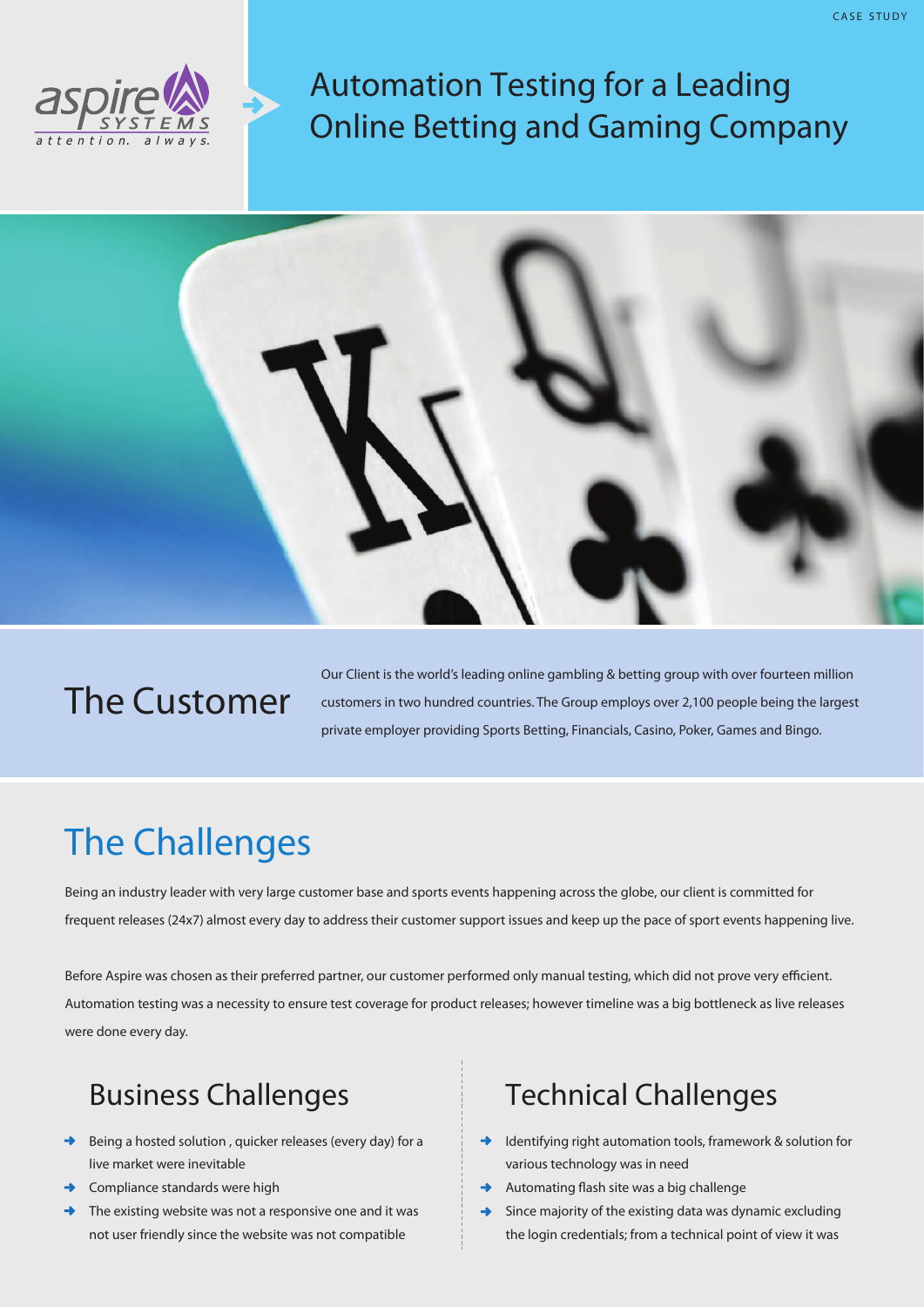with multiple platforms (Android, Windows and IOS) and devices

- Huge effort was needed for validating their website under  $\rightarrow$ different platforms as the functional changes were enormous
- Aging UI UI modernization drive was continuously on
- Internal drive & attempts for automation were failures

practically difficult to populate the same data again for automation needs

- $\rightarrow$  The permutations and combinations were huge in number, therefore it was extremely difficult to validate manually
- ◆ The website had to provide multi-lingual support for its wide spread customer base across countries
- $\rightarrow$  To ensure test coverage even through test automation, the timelines to complete the test execution were quite challenging due to frequent live releases
- → Targeting test environments was challenging when mobility was concerned

# The Solution

- Aspire kick started the project by doing a Proof of Concept to identify a suitable tool for the customer. We provided solutions for handling dynamic data and deployed a team with 50-50 onsite & offshore model.
- Aspire started with mobile site automation for different mobile devices and scaled up the solution to tablet and desktop sites
- → Aspire took whole ownership of test automation strategy, framework set, script development/maintenance, continuous integration, execution environment and delivery
- Aspire involved all stakeholders and there was good communication with the existing client team ÷.
- Deployed an automation architect to take forward automation to the next level
- Brought-in continuous integration for 24X7 releases
- Aspire came up with a cost effective solution with open source tools

# The Highlights

Earlier the client's desktop version of the web product was based on flash. It was a huge challenge to automate flash based product and not many service providers had been able to accomplish it successfully. Aspire broke the jinx by automating it completely and came up with a unique solution for flash automation (Genie).

- Highly cost effective solution with open source tools  $\blacktriangle$
- Automation environment setup, continuous integration & framework design for quick turn around on automation execution
- Single framework for Web, Mobile & tablet sites
- Multi language support

### Best Practices

- Continuous integration
- Highly maintainable & configurable automation scripts
- Ensured that all test cases and test cycles involved in manual testing was covered